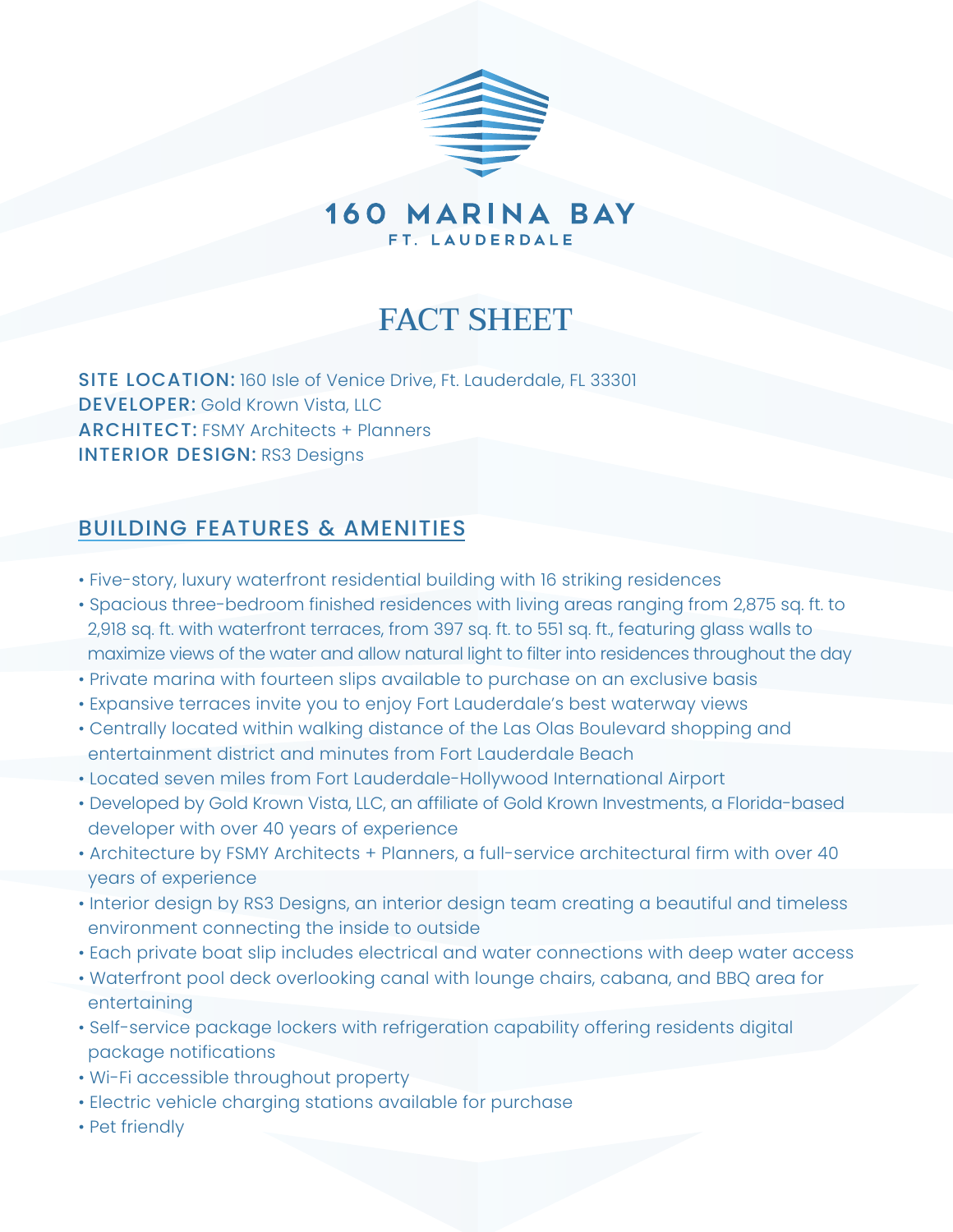## RESIDENCE FEATURES

#### GENERAL

- Lofty 10' ceiling heights throughout
- Direct water views from living room and master bedroom
- Expansive waterfront terraces with glass railings in each residence are accessible from the living room and master bedroom
- Private elevator lobby to each residence with vestibule entry into foyer
- Energy-efficient impact-resistant floor-to-ceiling sliding glass doors and windows
- Corner residences feature wrap-around terraces
- Wide-plank wood floors in bedrooms
- Porcelain tile in all areas except bedrooms
- Spacious laundry room with sink, side-by-side large-capacity washer and dryer, and space for additional storage
- Hidden-hinge interior doors and casings
- Private storage closet for each residence adjacent to vestibule
- Two garage parking spaces per residence

## **TECHNOLOGY**

- **SMART TECHNOLOGY** for controlling entry locks, lighting and thermostats remotely or by voice activation
- In-wall smart home system unites all smart home devices in one simple-to-use control system and helps them work better together
- Digital notifications of package deliveries to private self-service package locker system with refrigeration capability located in the lobby
- High Speed Wi-Fi equipment installed throughout entire residence
- LUTRON<sup>®</sup> whole home lighting control system
- A digital medical examination kit for facilitating remote examinations with a health care professional
- Provisions for automated window treatments

### **KITCHEN**

- Italian cabinetry, quartz countertops, and integrated hood over cooktop in the chef-inspired kitchen
- SUBZERO® refrigerator/freezer with custom cabinet panels
- WOLF® 36" cooktop, 30" convection oven, and microwave oven
- MIELE® dishwasher with custom cabinet panel
- Built-in bar area in dining room includes quartz countertops, open shelving with LED lighting, under-mounted stainless sink and under-counter wine cooler by SUBZERO®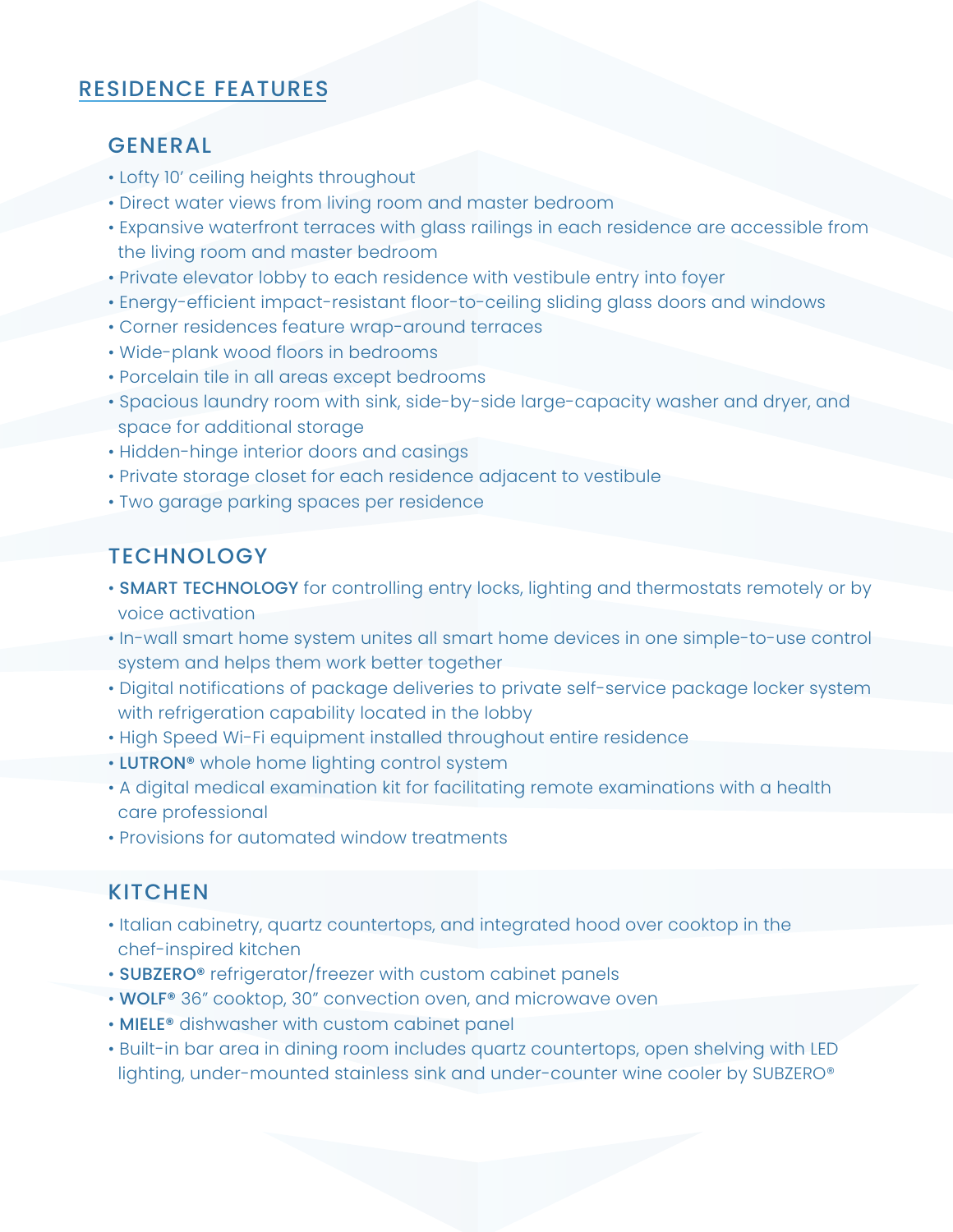## MASTER SUITE

- Direct waterfront views
- Two spacious walk-in closets in master bedrooms
- Master bedroom features wide-plank wood flooring
- Master bathrooms designed with large-format Italian porcelain tile flooring and porcelain shower walls
- Master bathrooms include HIS AND HERS BATHROOMS (in corner units), DOUBLE VANITIES (in interior units),SOAKING TUB, framed glass shower enclosure, quartz countertops on vanities and black matte fixtures

## GUEST BEDROOMS & BATHS

- Generously sized guest bedrooms
- Spacious walk-in closets
- Bathrooms include vanity with under-mounted sink and quartz countertops, mirrors, and black matte fixtures
- Bathroom floors and wet areas finished with imported porcelain tile